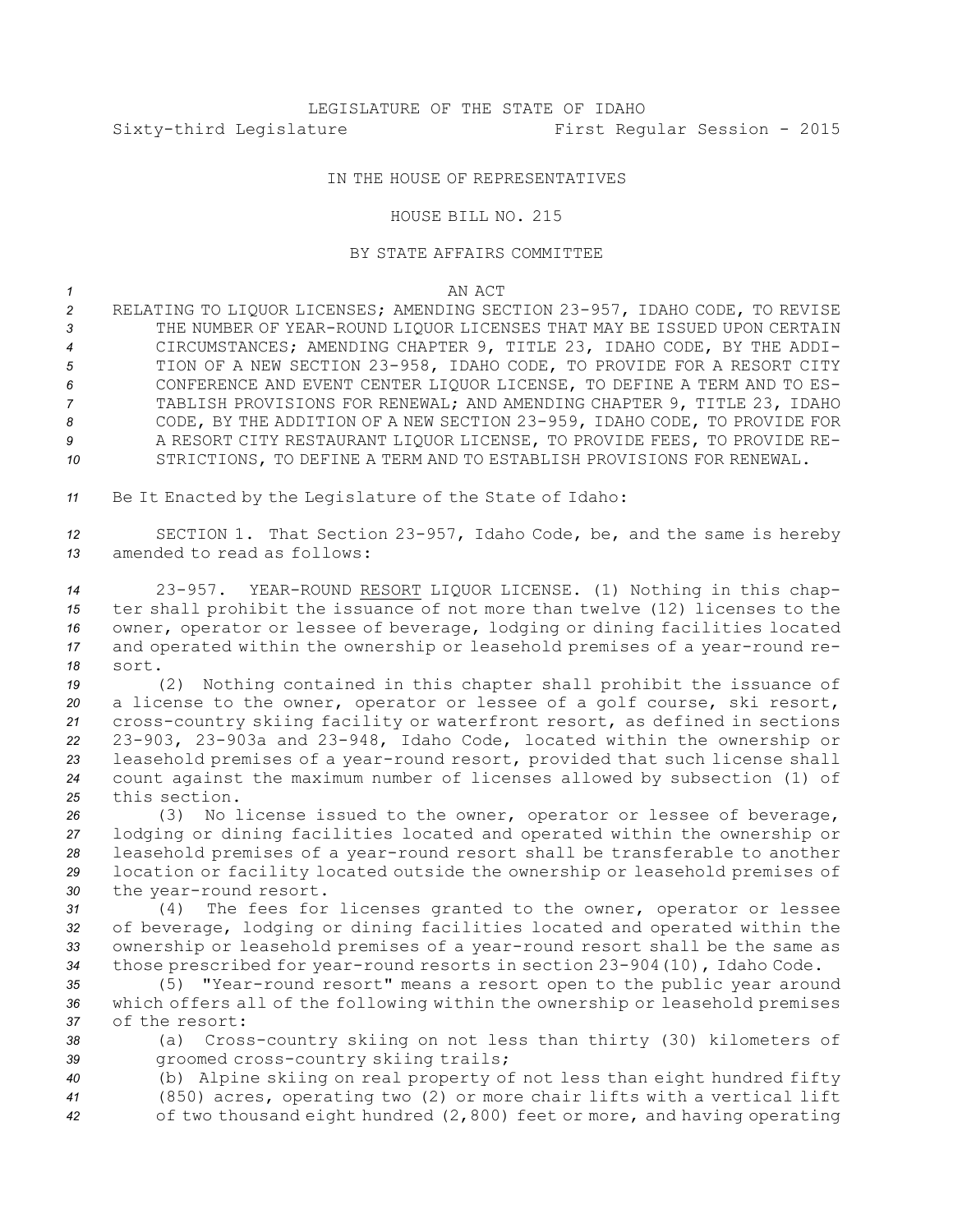snowmaking equipment providing coverage to at least seventy-five (75) acres of skiing; (c) <sup>A</sup> golf course having: (i) No less than eighteen (18) holes with greens, fairways and tees laid out and used in the usual and regular manner of <sup>a</sup> golf *6* course; (ii) <sup>A</sup> total distance of seven thousand (7,000) yards as measured by totaling the tee-to-green distance of all holes; and (iii) The course planted in grass; (d) Mountain bike activities which include at least twelve (12) miles of single track trails, chair lift served access to at least two thou- sand eight hundred (2,800) feet of vertical descent and <sup>a</sup> full service bike rental and repair facility; and (e) At least seventy (70) private residences and accommodations avail- able to provide overnight lodging and dining facilities serving at least two (2) meals per day for at least five hundred (500) persons lo- cated within the ownership or leasehold premises of the resort. (6) Upon application for issuance of <sup>a</sup> license pursuant to section 23-958 or 23-959, Idaho Code, and upon approval of said application by the director, the number of licenses authorized but not issued pursuant to sub- section (1) of this section shall be reduced by the number of licenses issued pursuant to section 23-958 or 23-959, Idaho Code. Provided however, the num- ber of licenses authorized pursuant to subsection (1) of this section shall not be reduced to less than eight (8) authorized licenses.

*<sup>25</sup>* SECTION 2. That Chapter 9, Title 23, Idaho Code, be, and the same is *<sup>26</sup>* hereby amended by the addition thereto of <sup>a</sup> NEW SECTION, to be known and des-*<sup>27</sup>* ignated as Section 23-958, Idaho Code, and to read as follows:

 23-958. RESORT CITY CONFERENCE AND EVENT CENTER -- LICENSING. (1) Nothing contained in this chapter shall prohibit the issuance of <sup>a</sup> license to the owner, operator or lessee of <sup>a</sup> resort city conference and event cen- ter located within the city limits of <sup>a</sup> resort city, as defined in section 50-1044, Idaho Code, that has enacted local-option nonproperty taxes in accordance with section 50-1046, Idaho Code, including, at the time of is- suance of <sup>a</sup> resort conference and event center license as provided herein, <sup>a</sup> resort city tax on sales of liquor by the drink, and wine and beer sold at retail is applicable to such sales made upon the resort city conference and event center licensed premises. <sup>A</sup> licensee licensed under the provisions of this section shall pay an annual license fee to the director as set forth in section 23-904(1), (2) or (3), Idaho Code, depending on the population of the resort city in which the resort city conference and event center is situated, and to the city and county, as provided in section 23-916, Idaho Code.

 (2) For the purposes of this section, <sup>a</sup> "resort city conference and event center" means facilities situated on premises consisting of <sup>a</sup> building or buildings, and the contiguous property owned or leased and under common ownership or control by the licensee, which facility provides space for conferences and events and <sup>a</sup> restaurant with <sup>a</sup> commercial kitchen that shall include <sup>a</sup> type one (1) commercial hood and cooking equipment, exclusive of microwave ovens and grills. The premises shall provide not less than four thousand (4,000) square feet of enclosed space, for conference and event